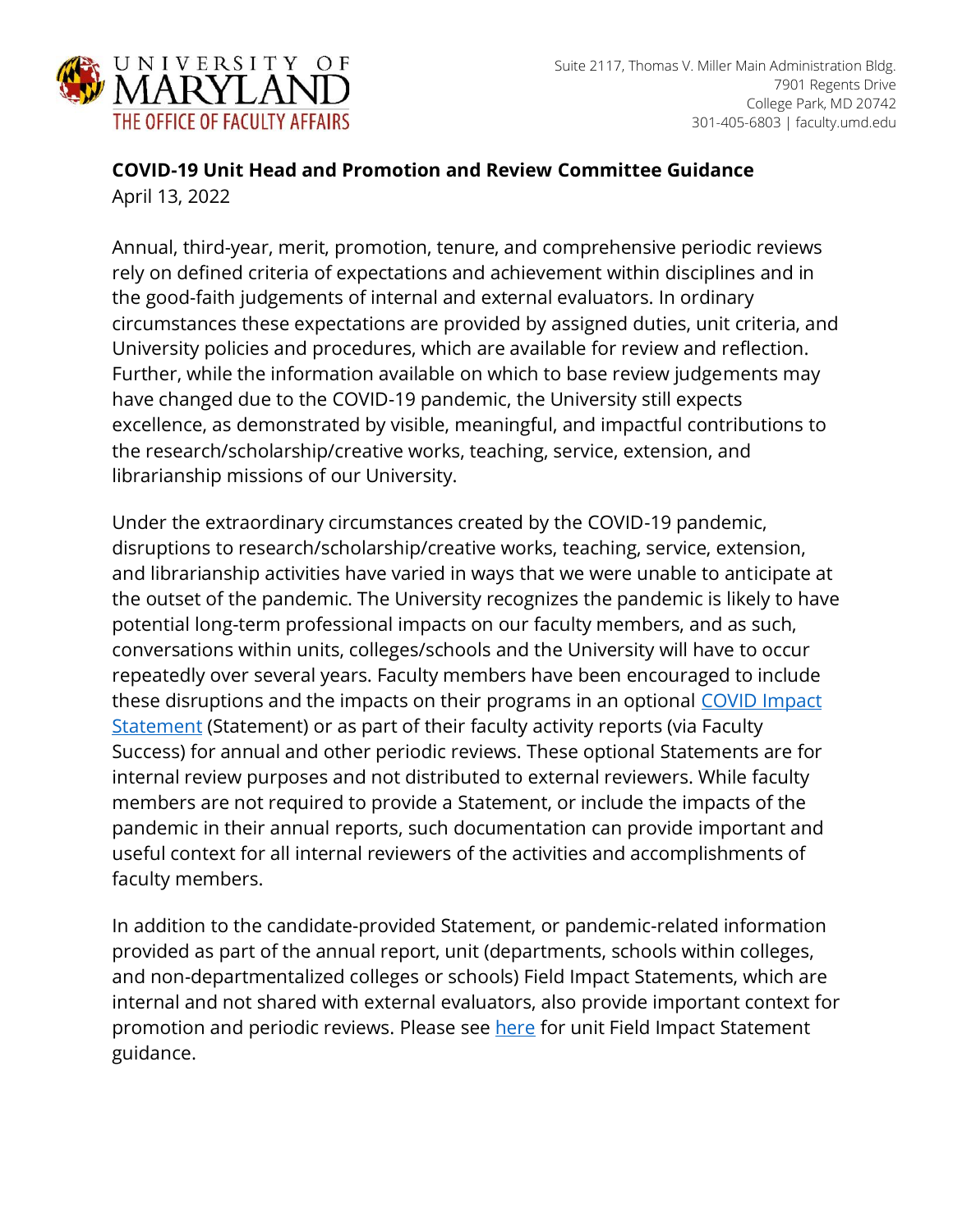All internal reviewers as appropriate to the review process (e.g., Chairs, Directors, Deans, Annual Review, Merit Review, APT Committees, AEP Committees, APPSC Committees, Provost) need to examine faculty activity reports and dossiers for evidence that a discipline/field has been altered in such ways that our normal expectations may need to be modified as part of periodic review (e.g., annual, merit, third year, post-tenure) and/or promotion review processes. While it is not possible to categorize the consequences and impacts of the pandemic for each individual, reviewers should proactively identify some differences in patterns or evidence attributable to the extent possible to the disruption that faculty members have faced. If provided, reviewers and evaluative committees should use the Statements, statements within faculty annual reports, Field Impact Statements, or other materials in ways that advance inclusivity and refrain from comparisons that lead to unintended bias.

The University recognizes that the work of faculty members may look different than it has in the past and that the impacts of the pandemic can accumulate over time. For example:

- The effort of pivoting to an online teaching modality may have influenced productivity in other areas of faculty assignments and expectations.
- Students enrolled in courses taught by faculty members, or those whom they are advising, may have required significant additional supports to address the challenges that the pandemic created for students.
- The pandemic may have caused early career and mid-career faculty members to shift their focus and data collection methodology for which they should not be penalized.
- Engagement with scholarly or other communities through conferences or other means were either canceled, curtailed, or changed to online/virtual formats, thus affecting the ability of faculty members to present their work and/or develop extended networks.
- The impacts on the ability to conduct research or engage in scholarly or creative activities due to personal challenges (e.g., eldercare, school and daycare closures, family and/or personal health).

Each discipline is best positioned to ascertain the professional impacts of the COVID-19 pandemic in general and on its faculty members in particular.

Specific disciplinary impacts notwithstanding, the University offers the following guidance regarding the conduct of periodic review (e.g., annual, merit, third-year, comprehensive) and/or promotion review processes.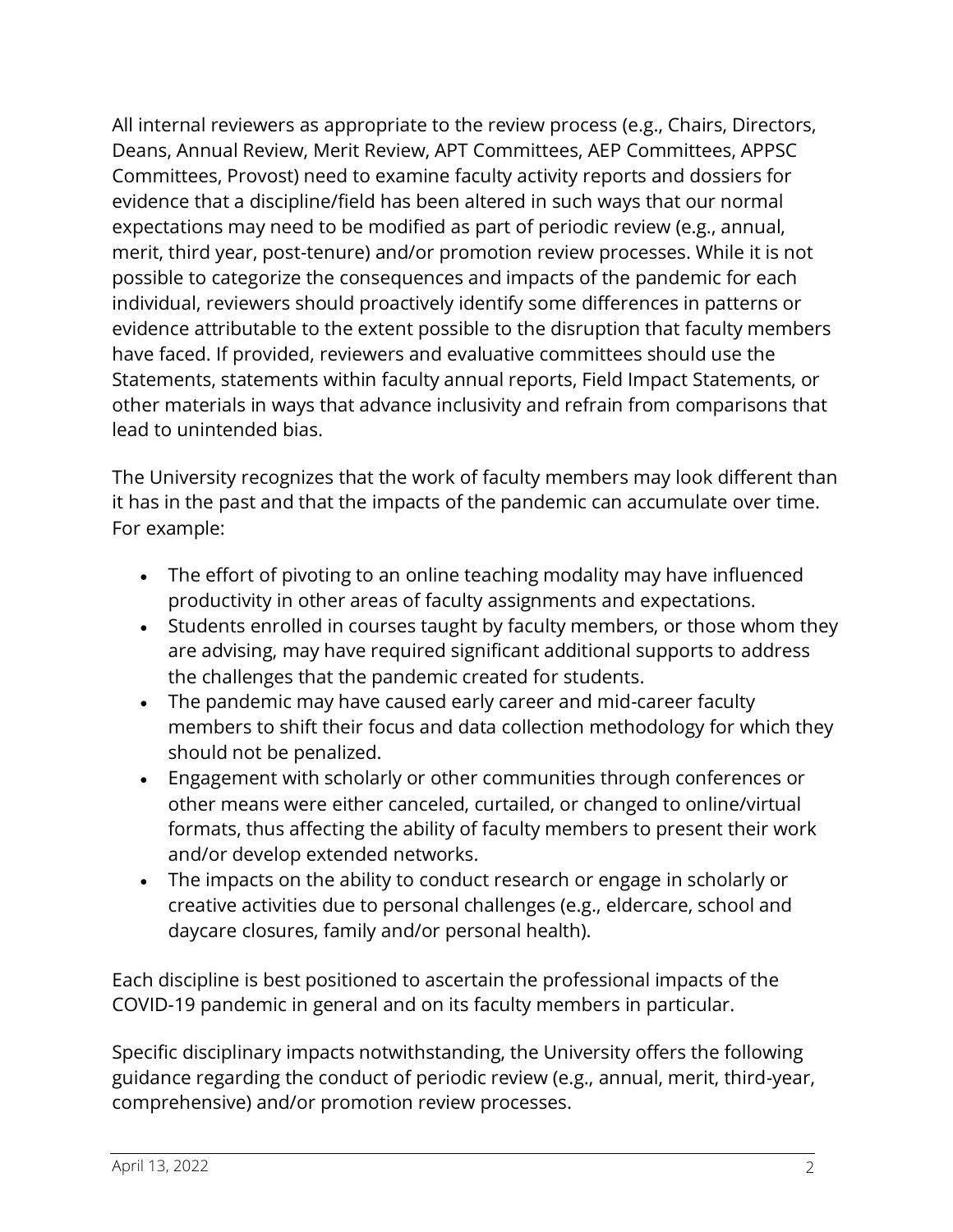- 1. The conduct of periodic and/or promotion review processes are centered on demonstrated excellence, fairness, and equity. The assessment of each faculty member's contributions, impact, and potential should be:
	- 1. Individual;
	- 2. Holistic;
	- 3. Forward-looking;
	- 4. Discipline-specific, discipline-informed ; and,
	- 5. Guided by our clear principles and language, both University and unit.
- 2. Units need to engage in broad discussions to explore how the discipline(s) and relevant subdisciplines have been impacted by the pandemic to inform the context of how to judge the accomplishments of faculty members.
- 3. Faculty member Statements, statements included in annual reports, and supporting materials are accepted as valid, equally valued, and are not comparative across individuals.
	- a. Given the variable professional impact of the pandemic on faculty members, units should focus their assessments on the quality and impact of faculty scholarship, the relevance to increasing knowledge and understanding, and appropriate level of productivity.
- 4. Units must attend to the Statements and materials provided by faculty members during review processes. Internal reviewers involved in the promotion and/or periodic review processes should note the range and depth of specific obstacles to faculty productivity, and consider how each candidate addressed or sought to address these obstacles. Likewise, units should recognize innovations and/or creativity in the research/scholarship/creative works, teaching, service, extension, and librarianship activities in which faculty members engaged in response to the pandemic.
	- a. Assessments about annual reviews, merit reviews, reappointment, tenure, promotion, etc. must be made on the information provided by the faculty member. In the case of promotion and/or tenure reviews, the impacts of the pandemic on candidates should be addressed in the committee evaluative reports and unit head letters in relation to unit expectations and criteria (e.g., research/scholarship/creative works, teaching, service, extension, and/or librarianship).
	- b. While faculty members are not required to provide a Statement or other COVID impact materials, reviewers should not speculate on